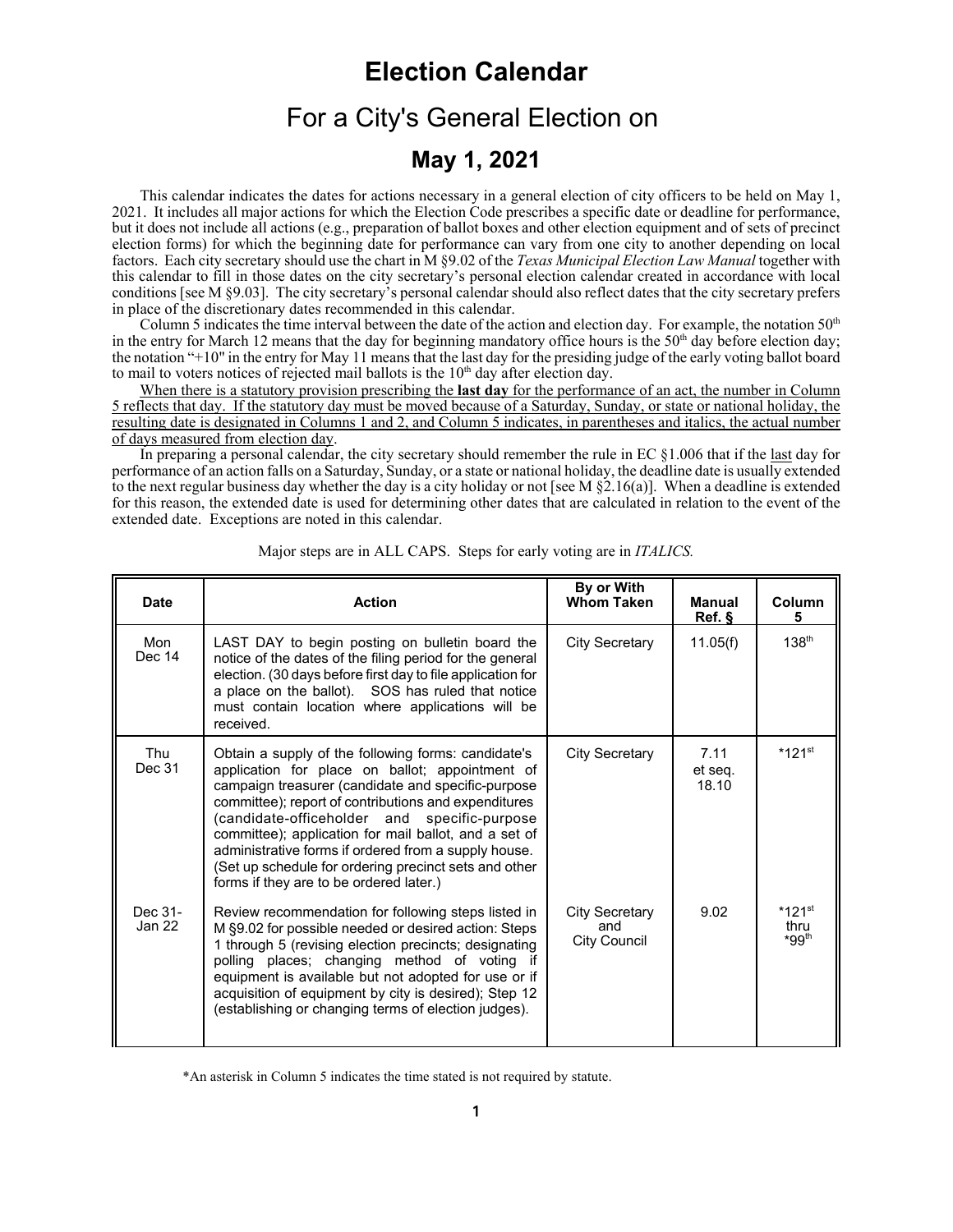| Date                     | <b>Action</b>                                                                                                                                                                                                                                                                          | By or With<br><b>Whom Taken</b> | Manual<br>Ref.                   | Column<br>5                             |
|--------------------------|----------------------------------------------------------------------------------------------------------------------------------------------------------------------------------------------------------------------------------------------------------------------------------------|---------------------------------|----------------------------------|-----------------------------------------|
| Fri<br>Jan 1             | First day voters may submit an application for a ballot<br>by mail (ABBM), for an Annual ABBM, or for a Federal<br>Postcard Application (FPCA).                                                                                                                                        | <b>City Secretary</b>           | 16.51                            | 120 <sup>th</sup>                       |
|                          | <b>GENERAL ELECTION</b>                                                                                                                                                                                                                                                                |                                 |                                  |                                         |
| Wed<br><b>Jan 13</b>     | FIRST DAY FOR FILING APPLICATION for place on<br>ballot. This is the 30 <sup>th</sup> day before filing deadline.                                                                                                                                                                      | City<br>Secretary               | 11.05                            | 108 <sup>th</sup>                       |
| Jan 13                   | FIRST DAY FOR FILING DECLARATION OF<br><b>WRITE-IN CANDIDACY.</b>                                                                                                                                                                                                                      | City<br>Secretary               | 11.10                            | 108 <sup>th</sup>                       |
| Fri<br>Jan 15            | Last day for timely filing of semi-annual report of<br>contributions and expenditures.                                                                                                                                                                                                 | <b>City Secretary</b>           | 18.05                            | 106 <sup>th</sup>                       |
| Mon<br>Jan 18-<br>Feb 12 | Recommended period for CALLING ELECTION AND<br>POSTING NOTICE OF ELECTION on bulletin board.                                                                                                                                                                                           | Mayor <sup>[1]</sup>            | 10.02<br>10.03<br>10.04<br>10.12 | $*103rd$<br>thru<br>78 <sup>th</sup>    |
| Mon<br>Feb 1             | LAST DAY for small city in small county to provide<br>secretary of state notice of intent to use exception to<br>accessibility requirements or show undue burden, if<br>required. 90 <sup>th</sup> day is on Sun. This action is extended<br>to Mon, Feb 1 $(89th$ day).               | City<br>Secretary               | 7.07(d),<br>(e), (f)             | 90 <sup>th</sup><br>(89 <sup>th</sup> ) |
| Tue<br>Feb 9             | If the candidate dies on or before Feb 9 (day before<br>the 2 <sup>nd</sup> day before filing deadline, in other words, the<br>3rd day before the filing deadline), the City Secretary<br>MUST remove candidate's name from ballot.                                                    | City<br>Secretary               | 11.25(a)                         | 81 <sup>st</sup>                        |
|                          | NOTE - If a candidate dies after this date but on or<br>before the filing deadline, the City Secretary MAY<br>choose to remove the candidate's name from the<br>ballot, in which case the filing deadline is extended to<br>the 5 <sup>th</sup> day after the regular filing deadline. |                                 |                                  |                                         |
|                          | <b>GENERAL ELECTION</b>                                                                                                                                                                                                                                                                |                                 |                                  |                                         |
| Fri<br>Feb 12            | <b>STATUTORY</b><br>LAST DAY FOR<br><b>ORDERING</b><br>ELECTION. <sup>[2]</sup>                                                                                                                                                                                                        | Mayor[1]                        | 10.04                            | 78 <sup>th</sup>                        |
| Feb 12                   | LAST DAY FOR FILING APPLICATION FOR PLACE<br>ON BALLOT (must be received by 5 p.m.). City<br>Secretary's office should stay open until 5 p.m.                                                                                                                                          | City<br>Secretary               | 11.05(a)<br>11.06                | 78 <sup>th</sup>                        |
|                          | NOTE - If a candidate dies after February 9 but on or<br>before the filing deadline, the City Secretary MAY<br>choose to remove the candidate's name from the<br>ballot, in which case the filing deadline is extended to<br>the $5th$ day after the regular filing deadline.          |                                 | 11.05(b)                         |                                         |
| Feb 12                   | Recommended LAST<br>DAY FOR NOTICE<br>DESIGNATING ELECTION PRECINCTS AND<br>POLLING PLACES.                                                                                                                                                                                            | <b>City Council</b>             | 3.07                             | $*78$ <sup>th</sup>                     |
| Mon<br>Feb 15            | Recommended beginning date for preliminary work on<br>appointment of election judges.                                                                                                                                                                                                  | City<br>Secretary               | 4.08                             | $*75$ <sup>th</sup>                     |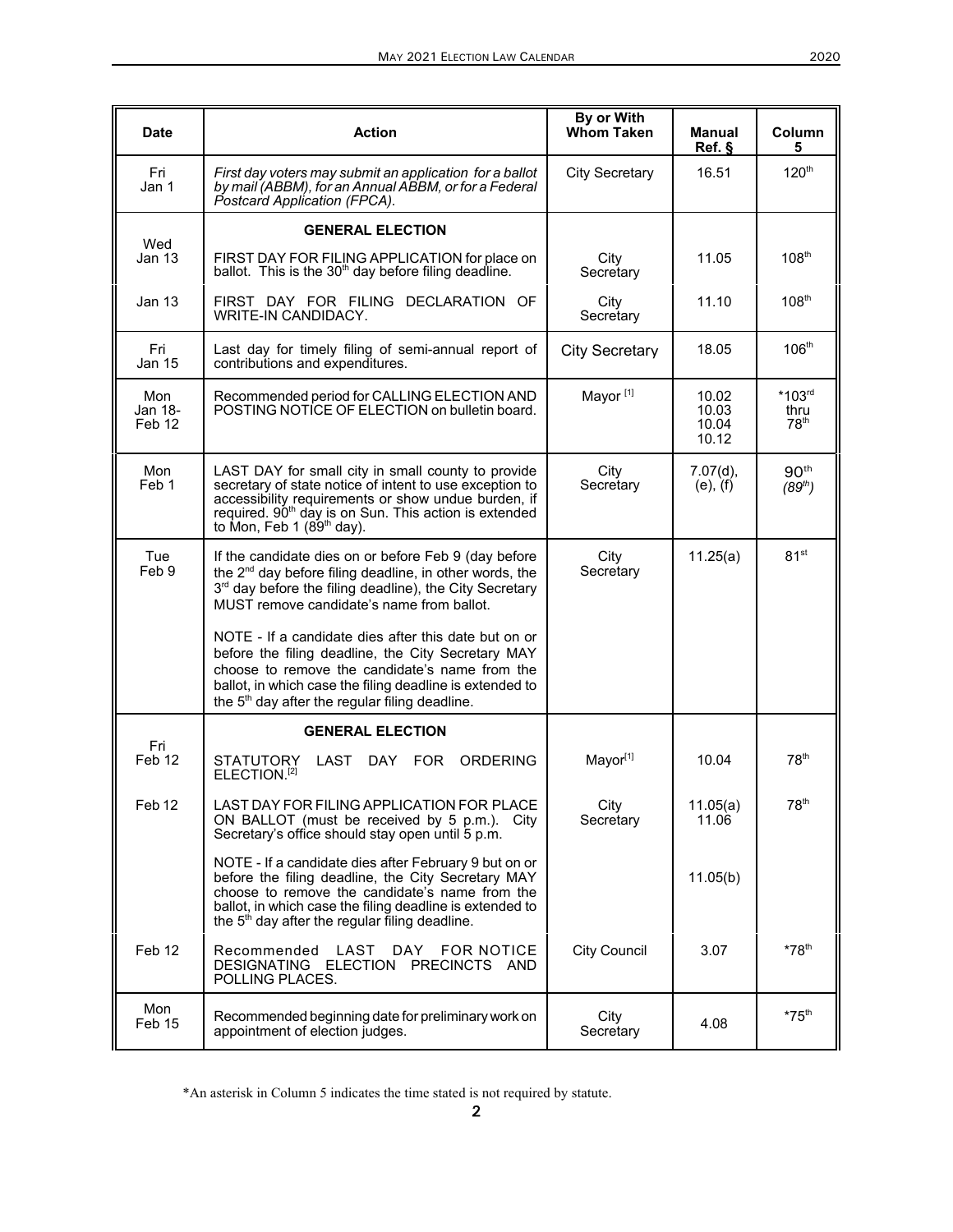| <b>Date</b>   | <b>Action</b>                                                                                                                                                                                                                                                                                                                                                                 | By or With<br><b>Whom Taken</b>   | <b>Manual</b><br>Ref. § | Column<br>5                                                 |
|---------------|-------------------------------------------------------------------------------------------------------------------------------------------------------------------------------------------------------------------------------------------------------------------------------------------------------------------------------------------------------------------------------|-----------------------------------|-------------------------|-------------------------------------------------------------|
| Feb 15        | Recommended last day to POST 72 HOUR NOTICE<br>OF DRAWING for order of names on ballot. Must be<br>posted at least 72 hours preceding the time of the<br>drawing.                                                                                                                                                                                                             | City<br>Secretary                 | 8.06                    | $*75^{\text{th}}$                                           |
|               | NOTE: Feb 15 is Presidents' Day, a state holiday. If<br>the city is open for business, these recommended<br>actions may be taken.                                                                                                                                                                                                                                             |                                   |                         |                                                             |
| Tue<br>Feb 16 | LAST DAY FOR A WRITE-IN CANDIDATE to declare<br>candidacy in the GENERAL election.                                                                                                                                                                                                                                                                                            | City<br>Secretary                 | 11.10                   | 74 <sup>th</sup>                                            |
| Wed<br>Feb 17 | If no candidate has an opponent in an election<br>considered to be a separate election, deliver the<br>certification of unopposed candidates to the city<br>council.                                                                                                                                                                                                          | City<br>Secretary                 | 10.23                   | 73 <sup>rd</sup>                                            |
| Feb 17        | LAST DAY FOR FILING APPLICATION FOR PLACE<br>ON THE BALLOT, If a candidate died after February<br>11 but on or before the filing deadline, and the City<br>Secretary chose to remove the candidate's name from<br>the ballot (see Feb 12 entry).                                                                                                                              | City<br>Secretary                 | 11.05(b)                | 73 <sup>rd</sup><br>$(5th$ day after<br>filing<br>deadline) |
| Feb<br>18-22  | Recommended period to CONDUCT DRAWING FOR<br>ORDER OF NAMES ON BALLOT. Prepare ballot<br>format and send it to printer.                                                                                                                                                                                                                                                       | City<br>Secretary                 | 8.06                    | $*72nd$<br>thru<br>$*68$ <sup>th</sup>                      |
| Fri<br>Feb 19 | LAST DAY for a ballot candidate in general election<br>to withdraw and have name omitted from the ballot<br>(withdrawal request must be received by 5 p.m.).<br><b>EXCEPTION:</b> A withdrawal submitted after this date<br>is valid if it is submitted before the ballots are<br>prepared AND if the public notice of the logic and<br>accuracy test has not been published. | City<br>Secretary                 | 8.05(b)<br>11.22(b)     | 71 <sup>st</sup>                                            |
| Feb 19        | LAST DAY for a write-in candidate to withdraw in<br>general election and have name omitted from write-<br>in list. The statute does not state a time, but the SOS<br>considers 5 p.m. the deadline.                                                                                                                                                                           | City<br>Secretary                 | 11.22(b)                | 71 <sup>st</sup>                                            |
| Fri<br>Feb 19 | LAST DAY that a declaration of ineligibility causes<br>omission of candidate's name from ballot in the<br>general election. City secretary's office should stay<br>open until 5 p.m.                                                                                                                                                                                          | City<br>Secretary                 | 11.23<br>11.24          | 71 <sup>st</sup>                                            |
| Sat<br>Feb 20 | LAST DAY to order a SPECIAL ELECTION to fill a<br>vacancy so that the filing deadline will be the 62 <sup>nd</sup> day<br>before election day. This date remains on Sat<br>because it is not the last day to order a special<br>election.                                                                                                                                     | City Council<br>City<br>Secretary | 13.06                   | $70^{\text{th}}$                                            |
| Mon<br>Feb 22 | LAST DAY to withdraw from GENERAL election IF<br>filing deadline was extended due to removal of<br>deceased candidate's name from the ballot.<br><b>EXCEPTION:</b> A withdrawal submitted after this date<br>is valid if it is submitted before the ballots are<br>prepared AND if the public notice of the logic and<br>accuracy test has not been published.                | City<br>Secretary                 | 11.05(b)                | 68 <sup>th</sup>                                            |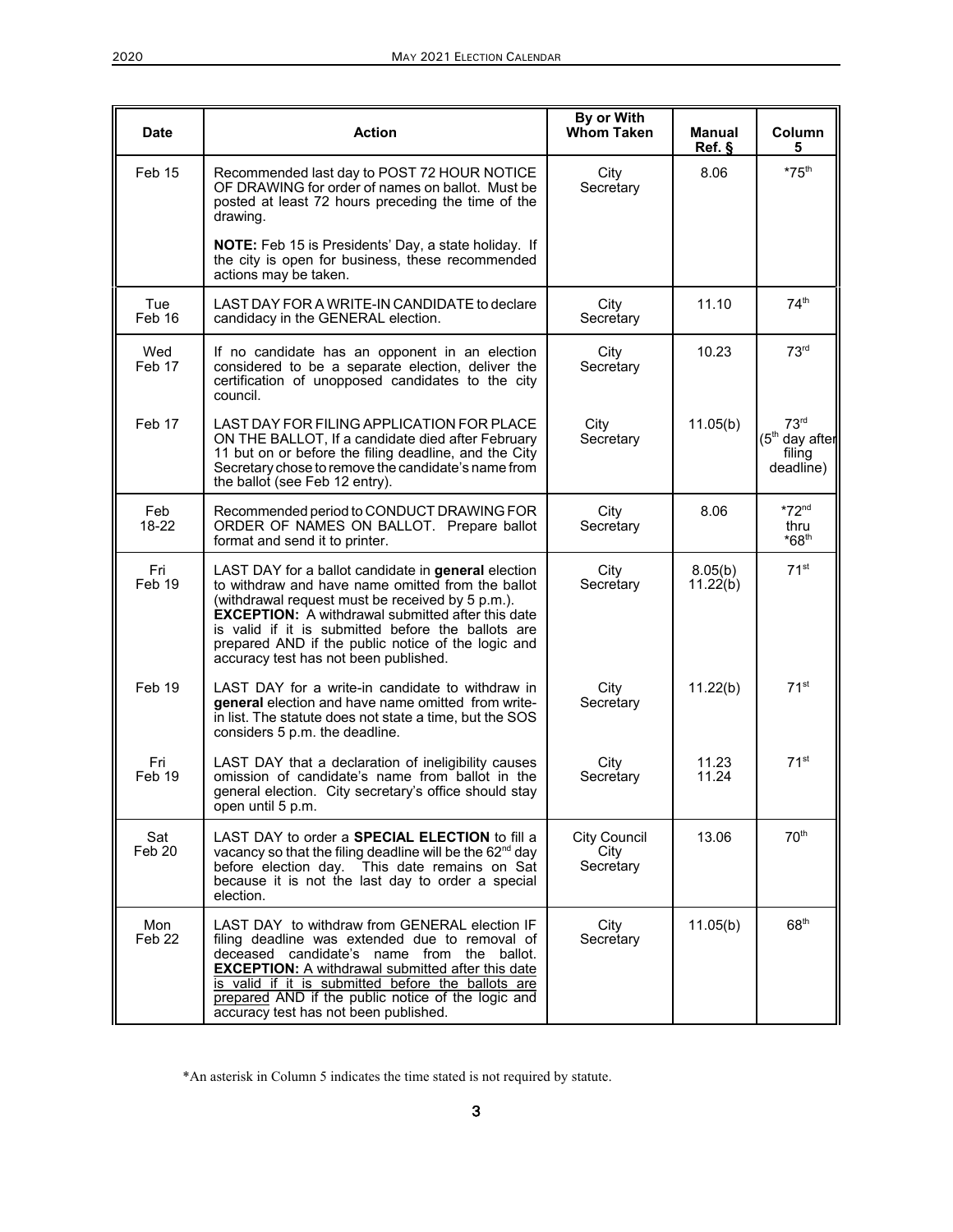| <b>Date</b>   | <b>Action</b>                                                                                                                                                                                                                                                                                                                                                                                           | By or With<br><b>Whom Taken</b>                 | Manual<br>Ref. §          | Column<br>5                     |
|---------------|---------------------------------------------------------------------------------------------------------------------------------------------------------------------------------------------------------------------------------------------------------------------------------------------------------------------------------------------------------------------------------------------------------|-------------------------------------------------|---------------------------|---------------------------------|
| Mon<br>Mar 1  | If a <b>SPECIAL ELECTION</b> to fill a vacancy was<br>ordered on or before the 70 <sup>th</sup> day before the election,<br>this is the LAST DAY to file an application for a<br>place on the ballot and the LAST DAY to file a<br>declaration of write-in candidacy in the SPECIAL<br>ELECTION. 62 <sup>nd</sup> day is on Sunday. This action is<br>extended to Mon, Mar 1, the 61 <sup>st</sup> day. | City<br>Secretary                               | 13.06                     | 62 <sup>nd</sup><br>$(61^{st})$ |
|               | <b>NOTE:</b> For information on removal of deceased<br>candidate's name from the special election ballot, and<br>extended filing and withdrawal deadlines, please see<br>endnotes.                                                                                                                                                                                                                      |                                                 |                           |                                 |
| Tues<br>Mar 2 | First day of the period Texas Ethics Commission will<br>defer investigation until after election (or runoff) if an<br>allegation is filed.                                                                                                                                                                                                                                                              | City Secy/ Texas<br><b>Ethics</b><br>Commission | 18.01                     | 60 <sup>th</sup>                |
| Mar 2         | Recommended day to contact the county clerk or<br>elections administrator concerning availability of the<br>initial list of voters who have submitted annual<br>applications for ballot by mail (ABBM).                                                                                                                                                                                                 | City<br>Secretary                               | 16.523                    | $*60th$                         |
|               | NOTE: Mar 2 is Texas Independence Day, but these<br>actions don't move as they are not statutory deadlines<br>to take action.                                                                                                                                                                                                                                                                           |                                                 |                           |                                 |
| Wed<br>Mar 3  | LAST DAY TO DELIVER NOTICE OF<br>- THE<br>ELECTION TO THE COUNTY CLERK AND VOTER<br>REGISTRAR of each county in which the election will<br>be held. The deadline is the 60 <sup>th</sup> day, which is March<br>2, Texas Independence Day, and moves to Wed, Mar<br>3.                                                                                                                                  | <b>City Council</b><br>(City Secretary)         | 10.16                     | 60 <sup>th</sup><br>$(61^{st})$ |
|               | <b>NOTE:</b> The Notice must now include the location of<br>each polling place, including the building name, if any,<br>and the street address, including suite or room<br>number, if any.                                                                                                                                                                                                              |                                                 |                           |                                 |
| Fri<br>Mar 5  | Extended deadline to file for a place on the ballot in a<br>city office having a 4-year term if no one has filed by<br>5 p.m. on Feb 12 (must be received by 5 p.m.).                                                                                                                                                                                                                                   | City<br>Secretary                               | 11.05                     | $57^{\rm th}$                   |
| Mar 5         | If a SPECIAL ELECTION to fill a vacancy was called<br>on or before the 70 <sup>th</sup> day before the election this is<br>the∶                                                                                                                                                                                                                                                                         | City<br>Secretary                               | 8.05(b)<br>11.22<br>11.24 | 57 <sup>th</sup>                |
|               | 1. LAST DAY for a candidate in the special<br>election to withdraw (withdrawal request must be<br>received by 5 p.m.); and<br>2. LAST DAY that a declaration of ineligibility                                                                                                                                                                                                                           |                                                 |                           |                                 |
|               | causes omission of candidate's name from the ballot.                                                                                                                                                                                                                                                                                                                                                    |                                                 |                           |                                 |
|               | <b>EXCEPTION:</b> a withdrawal submitted after this date<br>is valid if it is submitted before the ballots are<br>prepared AND if the public notice of the logic and<br>accuracy test has not been published.                                                                                                                                                                                           |                                                 |                           |                                 |
|               | <b>NOTE:</b> For information on removal of deceased<br>candidate's name from the special election ballot, and<br>extended filing and withdrawal deadlines, please see<br>endnotes.                                                                                                                                                                                                                      |                                                 |                           |                                 |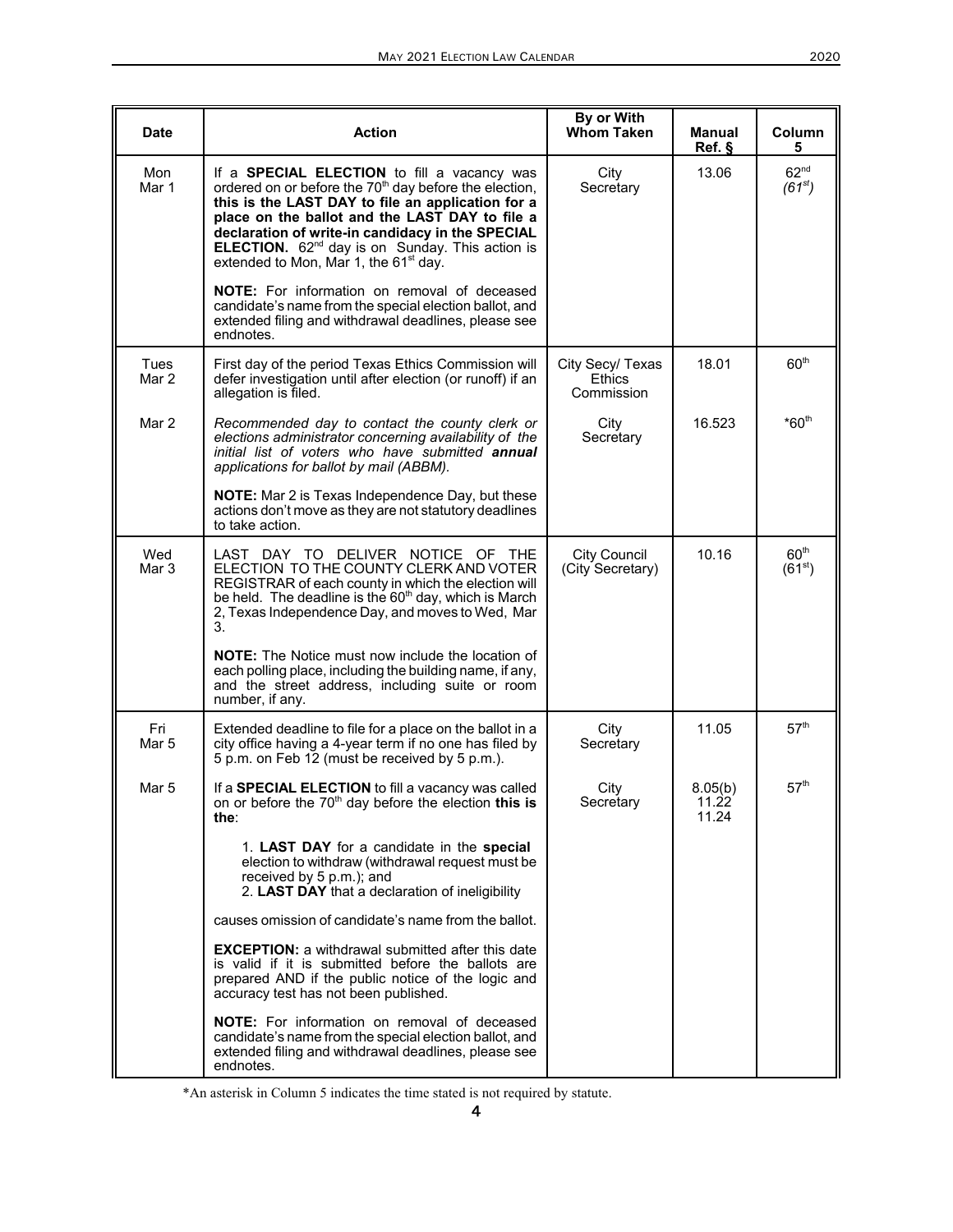| <b>Date</b>          | <b>Action</b>                                                                                                                                                                                                                                                                                                                                                                                                                                                                                                                                                                                                                                                                 | By or With<br><b>Whom Taken</b> | <b>Manual</b><br>Ref.   | <b>Column</b><br>5                     |
|----------------------|-------------------------------------------------------------------------------------------------------------------------------------------------------------------------------------------------------------------------------------------------------------------------------------------------------------------------------------------------------------------------------------------------------------------------------------------------------------------------------------------------------------------------------------------------------------------------------------------------------------------------------------------------------------------------------|---------------------------------|-------------------------|----------------------------------------|
| Mon<br>Mar 8-<br>19  | Recommended period for APPOINTING ELECTION<br>JUDGES. <sup>[2]</sup> (Schedule for first council meeting after<br>period if no meeting during period.) See M §10.15 on<br>giving notice to election judges of their duties.                                                                                                                                                                                                                                                                                                                                                                                                                                                   | City Council <sup>[1]</sup>     | 4.03<br>4.04<br>4.05(b) | $*54$ <sup>th</sup><br>thru<br>$*43rd$ |
| Thur<br>Mar 11       | RECOMMENDED DATE TO PRINT BALLOTS which<br>have been prepared earlier.                                                                                                                                                                                                                                                                                                                                                                                                                                                                                                                                                                                                        | City<br>Secretary               | 8.16                    | $*51$ <sup>st</sup>                    |
| Fri<br>Mar 12        | Beginning date of period for mandatory office hours.<br>City Secretary must keep office open for at least 3<br>hours a day during regular office hours on regular<br>business days.                                                                                                                                                                                                                                                                                                                                                                                                                                                                                           | City<br>Secretary               | 2.15                    | $50^{\rm th}$                          |
| Tue<br>Mar 16        | Last day to order a <b>SPECIAL ELECTION</b> to fill a<br>vacancy.                                                                                                                                                                                                                                                                                                                                                                                                                                                                                                                                                                                                             | City<br>Secretary               | 13.06                   | 46 <sup>th</sup>                       |
| Mar 16               | Last day for a challenge of a candidate application<br>based on form, content, procedure, if the first ballots<br>by mail are placed in the mail on Mar 17.                                                                                                                                                                                                                                                                                                                                                                                                                                                                                                                   | City<br>Secretary               | 11.07(d)                | 46 <sup>th</sup>                       |
| Wed<br><b>Mar 17</b> | DEADLINE for mailing ballots to FPCA voters and<br>other voters who are eligible for early voting because<br>they are voting from outside the United States. If it is<br>not possible to mail these ballots by this deadline, the<br>city secretary must notify the secretary of state within<br>24 hours of knowing the deadline will not be met.                                                                                                                                                                                                                                                                                                                            | City<br>Secretary               | 16.57                   | 45 <sup>th</sup>                       |
|                      | <b>NOTE:</b> Information on the roster for a person who<br>votes early voting in person or who votes early by mail<br>must be available for public inspection and on the<br>County's website if the County Clerk or EA is the early<br>voting clerk or on the City's website if the City<br>Secretary is the early voting clerk by 11:00 on the day<br>after the information is entered on the roster (for<br>voters voting in person) or by 11:00 am on the day<br>after the early voting clerk receives the ballot (for<br>voters voting by mail). If the entity does not maintain<br>a website, the information must be on the bulletin<br>board used for posting notices. | City<br>Secretary               | 16.82(b)                |                                        |
| Mon<br><b>Mar 22</b> | If a <b>SPECIAL ELECTION</b> to fill a vacancy was<br>ordered after the 70 <sup>th</sup> day before the election but on or<br>before the $46th$ day before election day, this is the<br>LAST DAY for filing an application for a place on the<br>ballot OR to file a declaration of write-in candidacy in<br>the SPECIAL ELECTION.<br><b>NOTE:</b> For information on removal of deceased<br>candidate's name from the special election ballot, and<br>extended filing and withdrawal deadlines, please see<br>endnotes.                                                                                                                                                      | <b>City Council</b>             | 13.06(a)(2)             | 40 <sup>th</sup>                       |

<sup>\*</sup>An asterisk in Column 5 indicates the time stated is not required by statute.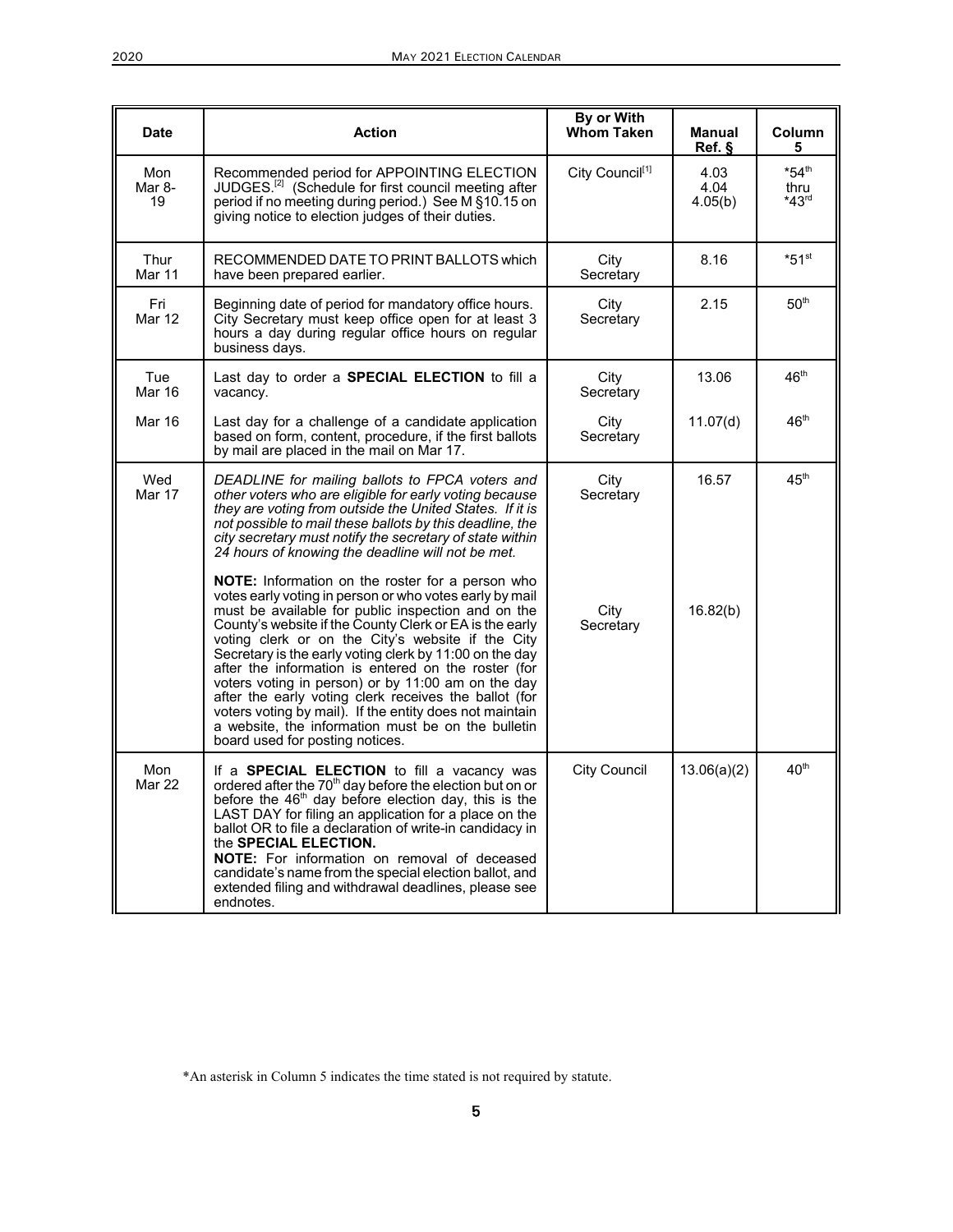| Date          | <b>Action</b>                                                                                                                                                                                                                                                                                                                                                                                                                                      | By or With<br><b>Whom Taken</b> | Manual<br>Ref.          | Column<br>5                                  |
|---------------|----------------------------------------------------------------------------------------------------------------------------------------------------------------------------------------------------------------------------------------------------------------------------------------------------------------------------------------------------------------------------------------------------------------------------------------------------|---------------------------------|-------------------------|----------------------------------------------|
| Sat<br>Mar 27 | LAST DAY for a candidate in a <b>SPECIAL ELECTION</b><br>with a filing deadline of the 40 <sup>th</sup> day, to withdraw or be<br>declared ineligible and have name omitted from the<br>ballot. The $35th$ day is Sat, Mar 27. EC §1.006 does<br>not apply to this deadline, and this deadline is not<br>moved.                                                                                                                                    | City<br>Secretary               | 11.22(b)<br>11.24(b)    | 35 <sup>th</sup>                             |
|               | <b>EXCEPTION:</b> A withdrawal submitted after this date<br>is valid if it is submitted before the ballots are<br>prepared AND if the public notice of the logic and<br>accuracy test has not been published.                                                                                                                                                                                                                                      |                                 |                         |                                              |
|               | <b>NOTE:</b> For information on removal of deceased<br>candidate's name from the special election ballot, and<br>extended filing and withdrawal deadlines, please see<br>endnotes.                                                                                                                                                                                                                                                                 |                                 |                         |                                              |
| Thur<br>Apr 1 | Due date for filing first report of campaign<br>contributions and expenditures<br>by opposed<br>specific-purpose committees<br>candidates and<br>supporting or opposing opposed candidates by 5 p.m.<br>or midnight if filed electronically. City secretary's office<br>should stay open until 5 p.m.                                                                                                                                              | City<br>Secretary               | 18.06                   | 30 <sup>th</sup>                             |
| Apr 1         | Last day for submitting voter registration application<br>in time to vote at the election or for requesting transfer<br>of registration in time to vote in new precinct not in the<br>same county and territory.                                                                                                                                                                                                                                   | Registrar                       | 6.23(g)<br>6.25(b)      | 30 <sup>th</sup>                             |
| Apr 1         | LAST DAY TO MAIL BALLOTING MATERIALS for<br>early voting by mail to persons whose applications<br>were accepted before the 37 <sup>th</sup> day. The clerk must<br>mail ballots out to voters by the 30 <sup>th</sup> day before<br>election day if the clerk accepted the application by<br>the 37 <sup>th</sup> day before election day (old law was the 45 <sup>th</sup><br>day). In any case, ballots should be mailed as soon<br>as possible. | City<br>Secretary               | 16.57                   | 30 <sup>th</sup>                             |
| Apr 1-<br>21  | PERIOD FOR PUBLISHING NOTICE OF ELECTION.<br>Must be published at least once in a newspaper<br>during this period. NOTE: April 21 is San Jacinto<br>Day, but it is highly recommended that the notice be<br>published no later than April 21.                                                                                                                                                                                                      | Mayor <sup>[1]</sup>            | 10.12<br>20.04          | 30 <sup>th</sup><br>thru<br>10 <sup>th</sup> |
| Apr 1         | Minimum 10 <sup>th</sup> day to begin posting continuous notice<br>if signature verification committee meets Apr 11.                                                                                                                                                                                                                                                                                                                               | City<br>Secretary               | 16.72                   | 30 <sup>th</sup>                             |
| Apr 1         | Recommended last day to notify presiding judges of<br>duty to hold election.                                                                                                                                                                                                                                                                                                                                                                       | Mayor                           | 10.15                   | $*30th$                                      |
| Apr 1         | Recommended last day to request voter registrar to<br>prepare lists of registered voters and furnish<br>statement of residence forms to be used in<br>conducting the election.                                                                                                                                                                                                                                                                     | City<br>Secretary               | 6.32(d)<br>6.35<br>7.42 | $*30th$                                      |
| Apr 1         | Recommended day to begin posting the Notice of<br>Voting Order Priority for voters with mobility issues on<br>the city's website if the city maintains one.                                                                                                                                                                                                                                                                                        | City<br>Secretary               | 9.221(d)                | $*30th$                                      |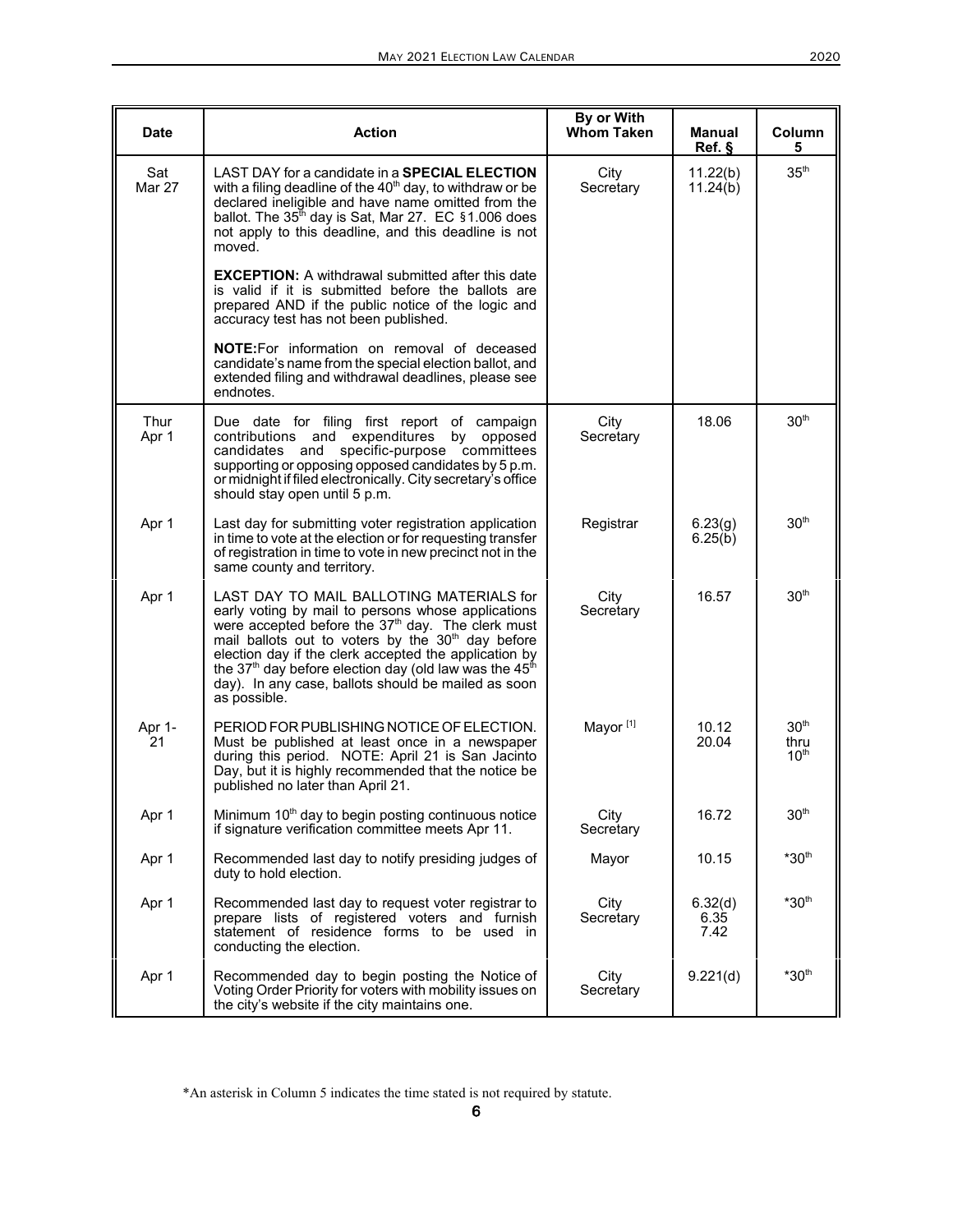| <b>Date</b>                                  | <b>Action</b>                                                                                                                                                                                                                                                                                                                             | By or With<br><b>Whom Taken</b>  | <b>Manual</b><br>Ref. § | Column<br>5                        |
|----------------------------------------------|-------------------------------------------------------------------------------------------------------------------------------------------------------------------------------------------------------------------------------------------------------------------------------------------------------------------------------------------|----------------------------------|-------------------------|------------------------------------|
| Fri<br>Apr 9                                 | Recommended last day to request waiver of partial<br>manual recount of electronically counted ballots if the<br>secretary of state has not already issued a waiver.<br>NOTE: It is highly unlikely the secretary of state's<br>office will issue a blanket waiver.                                                                        | City<br>Secretary                | 9.45                    | $*22nd$                            |
| Apr 9-<br>22                                 | Possible period for posting notice amending notice of<br>branch early voting polling places.                                                                                                                                                                                                                                              | City<br>Secretary                | 16.22(k)                | 22 <sup>nd</sup><br>thru<br>gth    |
| Sat<br>Apr 10<br>(Apr 9<br>Recom-<br>mended) | LAST DAY for POSTING NOTICE OF ELECTION on<br>bulletin board for posting notices of city council<br>NOTE: The 21 <sup>st</sup> day is on Sat.<br>meetings.<br>Technically, the notice can be delayed until Mon, Apr<br>12, but it is better practice to post no later than Fri,<br>Apr 9, which is the $22^{nd}$ day before the election. | City<br>Secretary <sup>[1]</sup> | 10.12(c)                | $21^{st}$                          |
| Apr 10 - May<br>1                            | For City with at least 250 registered voters that<br>maintains an internet website, period to post on<br>website new bond election voter information<br>pamphlet. See NOTE above re: recommended first<br>day to post.                                                                                                                    | City<br>Secretary                |                         | $21st$ thru<br><b>Election Day</b> |
| Sun<br>Apr 11                                | First day a signature verification committee may begin<br>work.                                                                                                                                                                                                                                                                           | City<br>Secretary                | 16.72                   | 20 <sup>th</sup>                   |
| Mon<br>Apr 12                                | Last day for unregistered applicant to submit a federal<br>postcard application and be eligible to vote a full<br>ballot (The 20 <sup>th</sup> day before the election is Sun, Apr<br>11. The deadline is extended so that if the application<br>is placed in the mail by Mon, Apr 12, it is timely.)                                     | City<br>Secretary                | 17.02(a)<br>& (d)       | 20 <sup>th</sup><br>$(19^{th})$    |
| Tue<br>Apr 13                                | Recommended last day for publication of notice of the<br>test of automatic tabulating and DRE equipment to be<br>used in early voting if the test is on Apr 16. (Notice<br>for tabulating equipment must be 48 hours before<br>date of test. Notice for DRE equipment must be 48<br>hours before test begins.)                            | City<br>Secretary                | 7.38(d)<br>7.40         | 18 <sup>th</sup>                   |
| Apr 13                                       | Last day early voting clerk, upon receipt of defective<br>early voting application, must mail 2 <sup>nd</sup> application with<br>explanation of defects and instructions.                                                                                                                                                                | City<br>Secretary                | 16.53(c)                | 18 <sup>th</sup>                   |
| Wed<br>Apr 14                                | Last day to begin posting continuous notice of<br>schedule for branch early voting polling places. (5th<br>day before beginning of early voting by personal<br>appearance.)                                                                                                                                                               | City<br>Secretary                | 16.22(k)                | 17 <sup>th</sup>                   |
| Fri<br>Apr 16                                | Last day to receive application from voter delivered in<br>person for a ballot to be voted by mail (by close of<br>business). This is the last business day before the<br>beginning of early voting by personal appearance.                                                                                                               | City<br>Secretary                | 16.51(e)(5)             | 15 <sup>th</sup>                   |
| Apr 16                                       | Last day to accept an FPCA without a postmark to<br>prove mailing date and mail the voter a full ballot if the<br>voter is not permanently registered but meets the<br>requirements to be registered under EC Title 2.                                                                                                                    | City<br>Secretary                | 17.02(d)                | 15 <sup>th</sup>                   |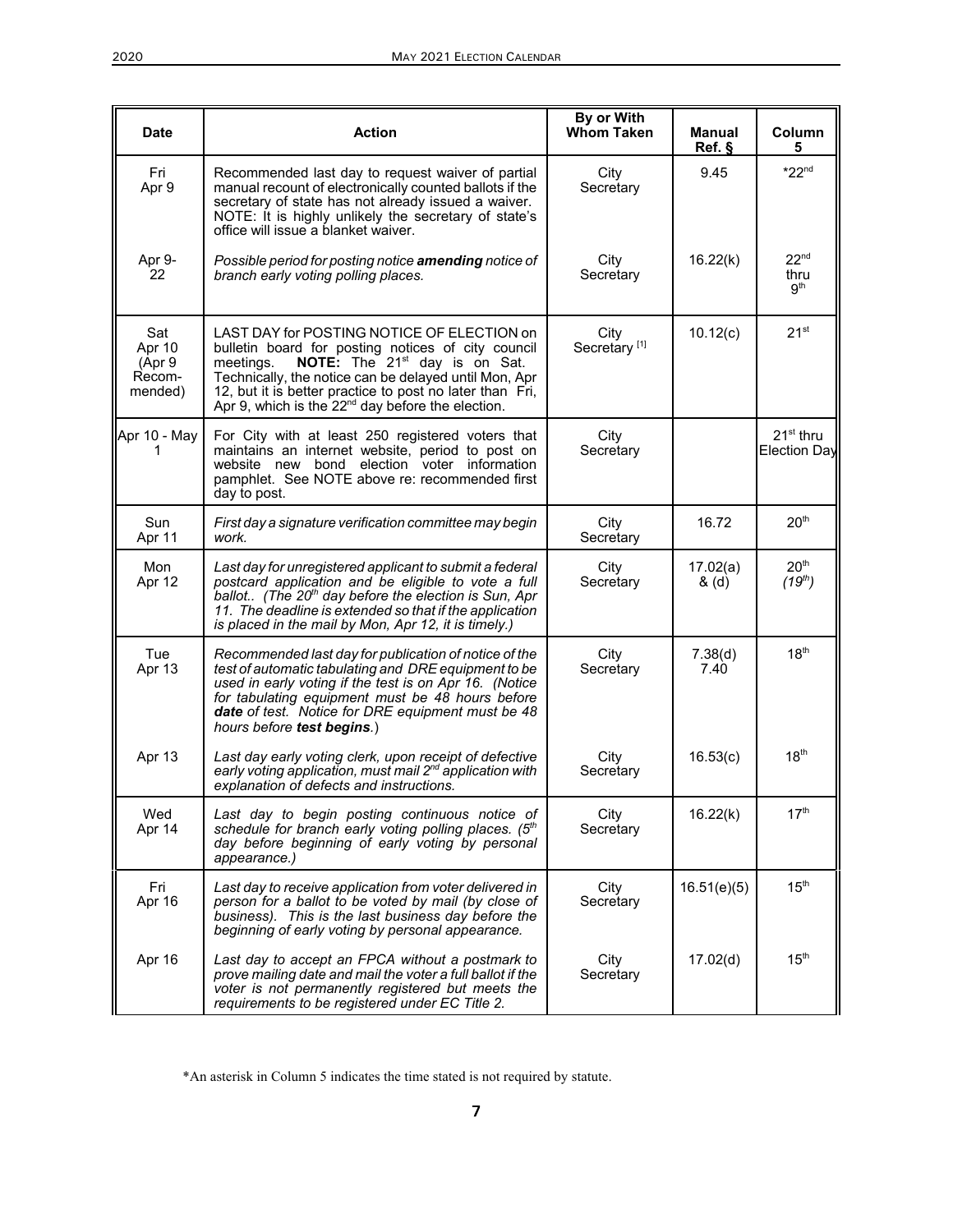| Date           | <b>Action</b>                                                                                                                                                                                                                                                                                                                                                                                                                                                                                                                                        | By or With<br><b>Whom Taken</b> | <b>Manual</b><br>Ref. §       | Column<br>5      |
|----------------|------------------------------------------------------------------------------------------------------------------------------------------------------------------------------------------------------------------------------------------------------------------------------------------------------------------------------------------------------------------------------------------------------------------------------------------------------------------------------------------------------------------------------------------------------|---------------------------------|-------------------------------|------------------|
| Apr 16         | Last day for conducting first test of automatic<br>tabulating and DRE equipment to be used for early<br>voting (at least 48 hours before it is used).                                                                                                                                                                                                                                                                                                                                                                                                | City<br>Secretary               | $7.40(c)$ & (d)               | 15 <sup>th</sup> |
| Apr 16         | STATUTORY DEADLINE FOR NOTIFYING JUDGES<br>OF DUTY TO HOLD THE ELECTION.                                                                                                                                                                                                                                                                                                                                                                                                                                                                             | Mayor                           | 10.15(a)                      | $15^{\text{th}}$ |
| Apr 16         | Last day to challenge write-in candidate for form,<br>content, and procedure.                                                                                                                                                                                                                                                                                                                                                                                                                                                                        | City<br>Secretary               | 11.10(h)                      | 15 <sup>th</sup> |
| Sun<br>Apr 18  | First day cities holding joint election with county<br>having population of 100,000 or more may convene<br>the early voting ballot board to process mail ballots.<br>24-hour notice must be posted for each delivery of<br>voting materials made before election day. If notice<br>requirements have been followed, the board may<br>process the materials but may not count the ballots<br>until after the end of the period of early voting by<br>personal appearance. (9 <sup>th</sup> day before end of early<br>voting by personal appearance.) | City<br>Secretary               | 16.74(a)                      | 13 <sup>th</sup> |
| Mon<br>Apr 19  | <b>FIRST DAY FOR EARLY VOTING BY PERSONAL</b><br>APPEARANCE. If voting will be conducted on Sat or<br>Sun, Apr 24 or 25, notice of schedule must be posted<br>at least 72 hours before first hour of the weekend<br>voting. (The city council must designate 2 weekdays<br>that early voting will be conducted for 12 hours.)                                                                                                                                                                                                                        | City<br>Secretary               | 16.21<br>16.22(d) & (i)       | 12 <sup>th</sup> |
| Apr 19         | First day for new illness or disability allowing late<br>application for late (emergency) early voting.                                                                                                                                                                                                                                                                                                                                                                                                                                              | Voter                           | 17.16                         | 12 <sup>th</sup> |
| Apr 19         | Last day for applicant to hand deliver their ABBM.                                                                                                                                                                                                                                                                                                                                                                                                                                                                                                   | Voter                           | 16.51(e)                      | 12 <sup>th</sup> |
| Tue<br>Apr 20  | Last day to accept application by mail for a ballot to<br>be voted by mail, by 12 noon or close of business,<br>whichever is later.                                                                                                                                                                                                                                                                                                                                                                                                                  | City<br>Secretary               | 16.51(d)                      | 11 <sup>th</sup> |
| Apr 20         | Last day to accept an FPCA from a registered voter.                                                                                                                                                                                                                                                                                                                                                                                                                                                                                                  | City<br>Secretary               | 17.02(b)                      | $11^{\text{th}}$ |
| Apr 20         | Last day for county clerk or election administrator to<br>deliver final list of voters that submitted an annual<br>ABBM.                                                                                                                                                                                                                                                                                                                                                                                                                             | City<br>Secretary               | 16.523(a)                     | 11 <sup>th</sup> |
| Wed<br>Apr 21  | LAST DAY FOR PUBLICATION OF NOTICE OF<br>ELECTION.                                                                                                                                                                                                                                                                                                                                                                                                                                                                                                   | Mayor <sup>[1]</sup>            | 10.12                         | 10 <sup>th</sup> |
|                | NOTE: April 21 is San Jacinto Day, but it is highly<br>recommended that the notice be published no later<br>than the 10 <sup>th</sup> day before election day.                                                                                                                                                                                                                                                                                                                                                                                       |                                 |                               |                  |
| Apr 21         | Last day to post notice if early voting will be<br>conducted on Sat, Apr 24.                                                                                                                                                                                                                                                                                                                                                                                                                                                                         | City<br>Secretary               | 16.22(k)                      | 10 <sup>th</sup> |
| Thur<br>Apr 22 | Last day to post notice if early voting will be<br>conducted on Sun, Apr 25.                                                                                                                                                                                                                                                                                                                                                                                                                                                                         | City<br>Secretary               | 16.22(k)                      | 9 <sup>th</sup>  |
| Fri<br>Apr 23  | Due date for filing second report of campaign<br>contributions and expenditures by 5 p.m. or midnight<br>if filed electronically.                                                                                                                                                                                                                                                                                                                                                                                                                    | City<br>Secretary               | 18.06(c)<br>18.08(a)<br>& (c) | 8 <sup>th</sup>  |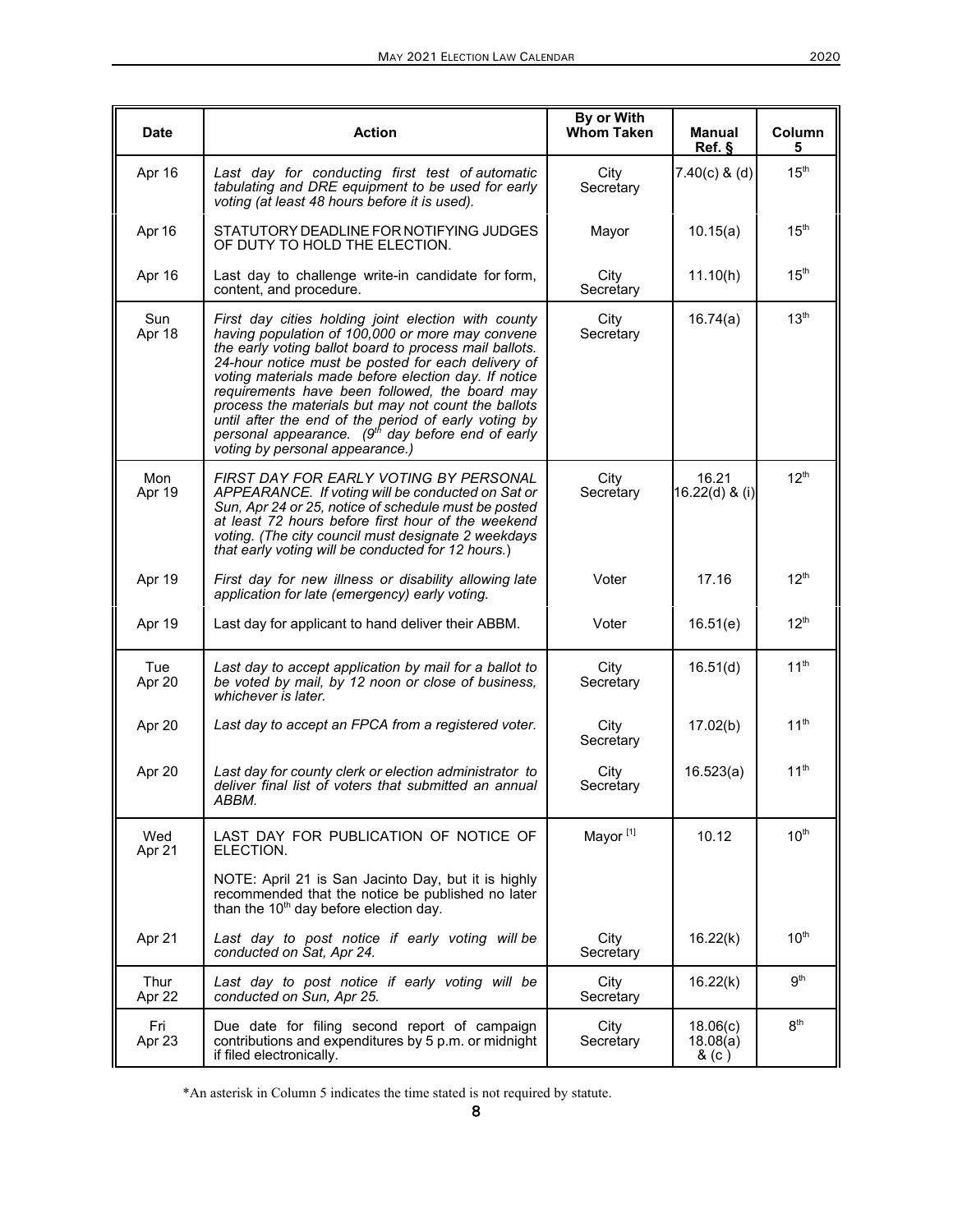| <b>Date</b>      | <b>Action</b>                                                                                                                                                                                                                                                                                                                                                               | By or With<br><b>Whom Taken</b>            | <b>Manual</b><br>Ref. § | Column<br>5                               |
|------------------|-----------------------------------------------------------------------------------------------------------------------------------------------------------------------------------------------------------------------------------------------------------------------------------------------------------------------------------------------------------------------------|--------------------------------------------|-------------------------|-------------------------------------------|
| Mon<br>Apr 26    | Last day for publication of notice of first test of<br>automatic tabulating equipment to be used at a polling<br>place if the first test is on April 28. (48 hours before<br>test begins.) Note that testing must occur 48 hours<br>before equipment is to be used (starting at 7:00 am<br>on Election Day).                                                                | City<br>Secretary                          | 7.40(d)                 | $*5th$                                    |
| Apr 26           | Last day for publication of notice of first test of DRE<br>equipment to be used at a polling place if the first test<br>is on April 28. Notice must be published at least 48<br>hours before test begins for DRE's.                                                                                                                                                         | City<br>Secretary                          | 7.38(d)                 | $*5th$                                    |
| Apr 26           | Last day for publication of notice of first test of<br>automatic tabulating equipment to be used at a<br>central counting station if the first test is on April 28<br>(48 hours before test begins).                                                                                                                                                                        | City<br>Secretary                          | $7.40(b)$ & (d)         | 5 <sup>th</sup>                           |
| Apr 26           | Last day for early voting clerk to receive mailed ABBM<br>when voter submitted ABBM via email or fax on Tues<br>April 20.                                                                                                                                                                                                                                                   | City<br>Secretary                          | 16.51(e)                | 5 <sup>th</sup>                           |
| Apr 26           | First day for death in family to qualify for late<br>(emergency) early voting.                                                                                                                                                                                                                                                                                              | City<br>Secretary                          | 17.31                   | 5 <sup>th</sup>                           |
| Tue<br>Apr 27    | LAST DAY OF REGULAR EARLY VOTING BY<br>PERSONAL APPEARANCE.                                                                                                                                                                                                                                                                                                                 | City<br>Secretary                          | 16.21(c)                | 4 <sup>th</sup>                           |
| Apr 27-<br>May 1 | As soon as early voting is over, and until 7:00 p.m.<br>May 1, early voting materials may be delivered to the<br>early voting ballot board for qualifying purposes (may<br>not be counted until election day, except if election is<br>held jointly with a county of 100,000 or more. See<br>below.) Post notice of delivery continuously 24 hours<br>before each delivery. | City<br>Secretary                          | $16.74(a)$ &<br>(c)     | 4 <sup>th</sup> thru<br>close of<br>polls |
| Apr 27           | In election held jointly with a county having a<br>population of 100,000 or more, this is the first day that<br>the EVBB may begin counting early ballots voted by<br>mail, starting at 7:00 pm (or when polls closed that<br>day). Assure that the counting equipment has been<br>tested at least 48 hours before tabulation begins.                                       | <b>Early Voting</b><br><b>Ballot Board</b> | 16.74                   | 4 <sup>th</sup> at close o<br>polls       |
| Wed<br>Apr 28    | LAST DAY for first test of automatic tabulating<br>equipment to be used at a polling place or central<br>counting station and DRE equipment to be used at a<br>polling place. If tests are conducted on this day,<br>make sure all notices have been published. See<br>entries for Apr 26 for deadlines for notice publication.                                             | City<br>Secretary                          | 7.40(d)                 | 3 <sup>rd</sup>                           |
| Apr 28           | Last day to receive an application to cancel mail ballot<br>that has not arrived at the early voting clerk's address<br>as listed on the carrier envelope.                                                                                                                                                                                                                  | City<br>Secretary                          | 16.59(a)                | 3 <sup>rd</sup>                           |
| Apr 28           | Last day for conducting first test of automatic<br>tabulating equipment to be used at a polling place (at<br>least 48 hours before used for counting on election<br>day). To assure 48 hours before 7 a.m. of election<br>day, test must be by 3 <sup>rd</sup> day. Notice must be<br>published at least 48 hours before date of test.                                      | City<br>Secretary                          | $7.40(c)$ & (d)         | 3 <sup>rd</sup>                           |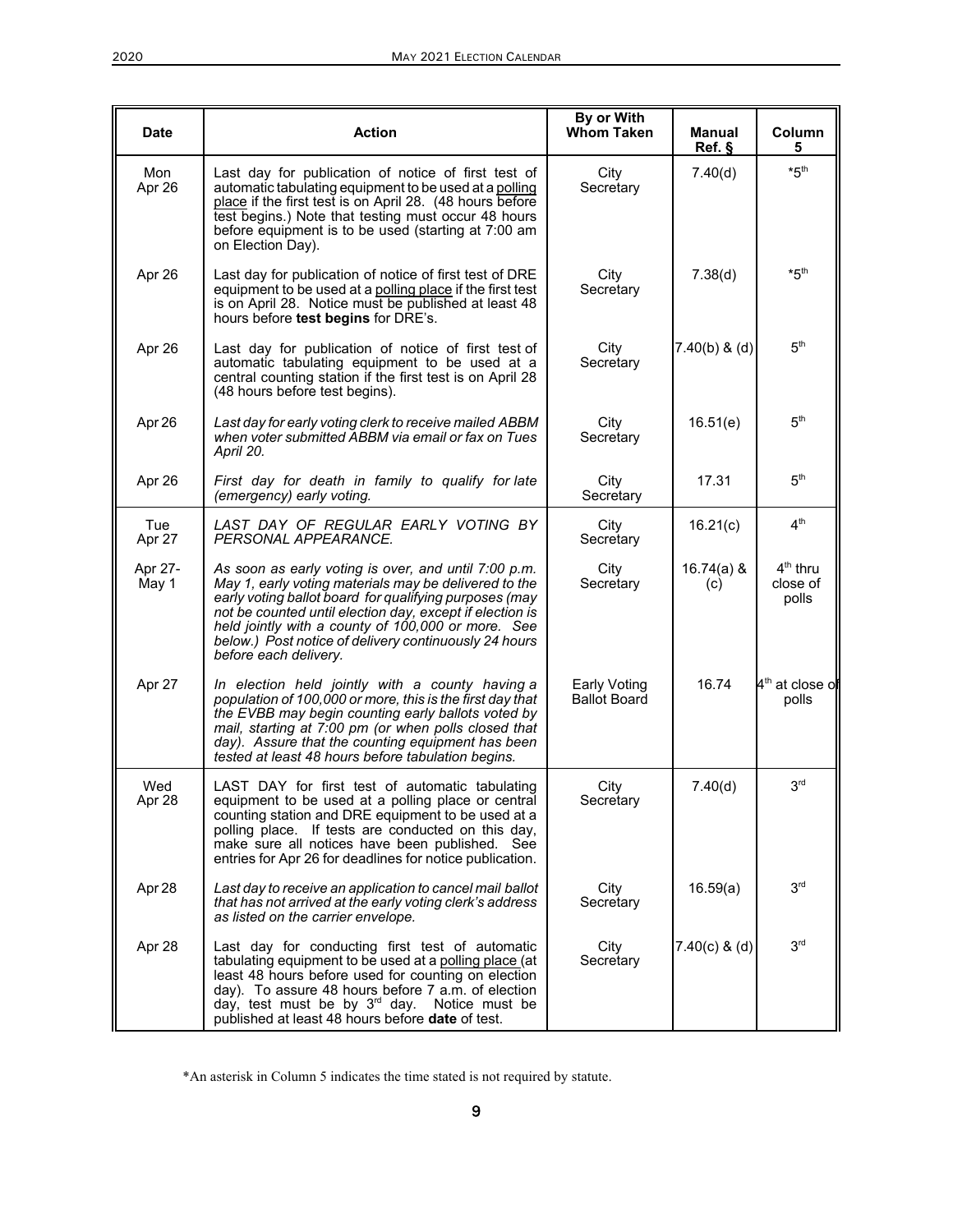| <b>Date</b>    | <b>Action</b>                                                                                                                                                                                                                                                                                                                                          | By or With<br><b>Whom Taken</b> | <b>Manual</b><br>Ref. § | Column<br>5                              |
|----------------|--------------------------------------------------------------------------------------------------------------------------------------------------------------------------------------------------------------------------------------------------------------------------------------------------------------------------------------------------------|---------------------------------|-------------------------|------------------------------------------|
| Apr 28         | Last day for conducting first test of DRE equipment<br>to be used at a polling place or central counting<br>station (at least 48 hours before voting begins on<br>election day). To assure 48 hours before 7 am of<br>election day, test must be by 3 <sup>rd</sup> day. Notice must be<br>published at least 48 hours before test begins for<br>DREs. | City<br>Secretary               | $7.38(d)(1)$ &<br>(2)   | 3 <sup>rd</sup>                          |
| Apr 28 - 30    | Period to apply for late (emergency) early voting<br>because of death in family Apr 26 or later. Requires<br>absence from county on election day.                                                                                                                                                                                                      | City<br>Secretary               | 17.33                   | 3 <sup>rd</sup><br>thru 1 <sup>st</sup>  |
| Apr 28 - 30    | Recommended time to prepare list of registered<br>voters for early voting ballot board if more than one<br>early voting polling place. The early voting clerk must<br>mark the names on the list of registered voters of<br>persons who voted early, before this list is delivered<br>to the precinct election judges.                                 | City<br>Secretary               | 16.76<br>16.83(a)       | $*3rd$<br>thru 1 <sup>st</sup>           |
| Apr 28 - May   | Period to apply for late (emergency) early voting<br>because of illness or disability originating on or after<br>Apr 19.                                                                                                                                                                                                                               | City<br>Secretary               | 17.17                   | $3rd$ thru<br>Election<br>Day,<br>5 p.m. |
| Thur<br>Apr 29 | Last day for first test of automatic tabulating<br>equipment to be used at a central counting station.<br>The equipment must be tested at least 48 hours<br>before it is used to count votes. Notice must be<br>published at least 48 hours before <b>date</b> of test.                                                                                | Presiding Judge                 | $7.40(b)$ & (c)         | 2 <sup>nd</sup>                          |
| Fri<br>Apr 30  | Last day to deliver precinct list of registered voters,<br>with the early voting voters marked, to presiding<br>judges and recommended date for delivery of supplies<br>to presiding judges.                                                                                                                                                           | City<br>Secretary               | 7.47(b)<br>16.83(j)     | 1 <sup>st</sup>                          |
| Apr 30         | Recommended date for delivery of equipment to<br>polling places (statutory deadline is 6 a.m. on election<br>day).                                                                                                                                                                                                                                     | City<br>Secretary               | 7.48                    | $*1$ st                                  |
| Apr 30         | RECOMMENDED DAY TO POST NOTICE OF<br>COUNCIL MEETING to canvass the returns if<br>canvass will be on 3 <sup>rd</sup> day after election. Notice must<br>be posted at least 72 hours before time of meeting.                                                                                                                                            | City<br>Secretary               | 9.42(b)                 | $*1$ st                                  |
| Apr 30         | Last day to submit an application (by close of<br>business) for and vote a ballot by personal<br>appearance due to death in immediate family that<br>occurred Apr 26 or later.                                                                                                                                                                         | City<br>Secretary               | 17.33(b)                | 1 <sup>st</sup>                          |
| Sat<br>May 1   | <b>ELECTION DAY.</b> Polls are open 7 a.m. to 7 p.m.<br>Voting by sick or disabled voters at main early voting<br>place, 7 a.m. to 7 p.m., where electronic voting<br>systems are used at precinct polling place.                                                                                                                                      | City<br>Secretary               | 17.41                   | E Day                                    |
| May 1          | 7 a.m. to 7 p.m. early voting clerk's office must remain<br>open for early voting activities.                                                                                                                                                                                                                                                          | City<br>Secretary               | 9.23                    | E Day                                    |
| May 1          | 5 p.m. deadline for late applications for ballots from<br>voters who became ill or disabled Apr 19 or later.                                                                                                                                                                                                                                           | City<br>Secretary               | 17.16<br>17.17          | E Day                                    |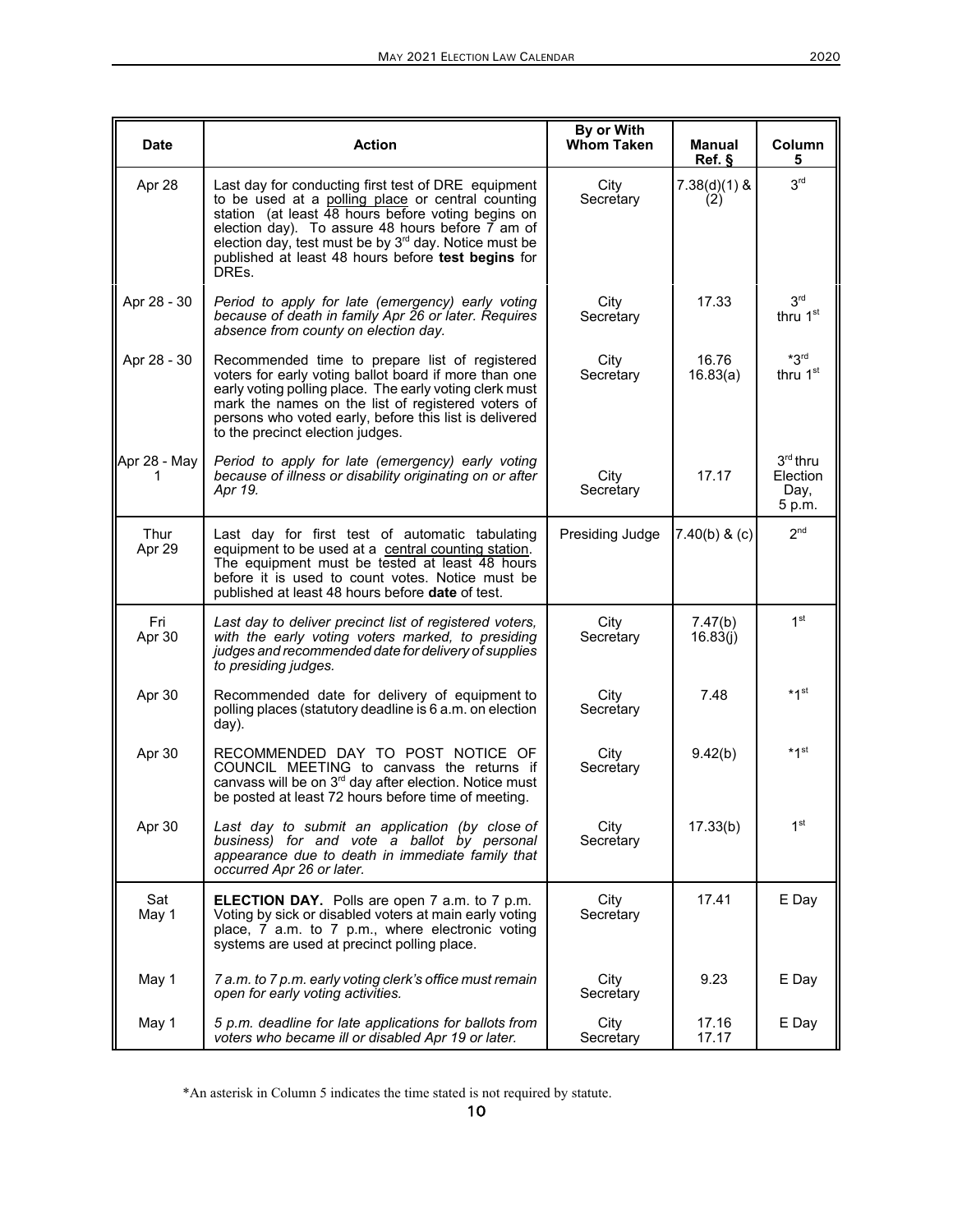| <b>Date</b>  | <b>Action</b>                                                                                                                                                                                                                                                                                                                                                                        | By or With<br><b>Whom Taken</b> | <b>Manual</b><br>Ref.            | Column<br>5    |
|--------------|--------------------------------------------------------------------------------------------------------------------------------------------------------------------------------------------------------------------------------------------------------------------------------------------------------------------------------------------------------------------------------------|---------------------------------|----------------------------------|----------------|
| May 1        | Deliver early voting ballots, etc., to early voting ballot<br>board. Second key to ballot box is delivered by chief<br>of police or marshal.                                                                                                                                                                                                                                         | City<br>Secretary               | 16.73(a)                         | E Day          |
| May 1        | 7 pm deadline for receiving ballots from voters who<br>became ill or disabled Apr 19 or later.                                                                                                                                                                                                                                                                                       | City<br>Secretary               | 17.17                            | E Day          |
| May 1        | 7 pm first deadline for receiving early voting mail<br>ballots, except overseas and armed forces ballots and<br>certain ballots place for delivery before this deadline.<br>After regular mail delivery, check mail box for early<br>voting mail ballots. See additional deadline on +1<br>day.                                                                                      | City<br>Secretary               | 9.23(c)<br>16.58(a)              | E Day          |
| May 1        | Receive precinct records, voted ballots, etc. (Chief of<br>police or marshal receives keys to ballot boxes<br>containing voted ballots.)                                                                                                                                                                                                                                             | City<br>Secretary<br>Mayor      | 9.33(d)<br>9.34                  | E Day          |
| May 1        | PREPARE<br>UNOFFICIAL TABULATION OF<br>RESULTS.                                                                                                                                                                                                                                                                                                                                      | City<br>Secretary               | 9.35                             | E Day          |
| Mon<br>May 3 | Second deadline for receiving mail ballots if the<br>delivery envelope arrives before 5 pm and has a<br>cancellation mark indicating it was placed for delivery<br>at or before 7 p.m. at the location of the election on<br>election day. This second deadline occurs the day<br>after the election. The day after the election is Sun.<br>This deadline is extended to Mon, May 3. | City<br>Secretary               | 16.58(a)                         | $+1$<br>$(+2)$ |
|              | <b>NOTE:</b> This applies to voters who submitted an<br>application for a ballot by mail and cast a by-mail<br>ballot from within the United States.                                                                                                                                                                                                                                 |                                 |                                  |                |
| May 3        | First day for public access to early voting by mail<br>applications and for mailed early voting ballot<br>materials, including those for annual ABBMs.                                                                                                                                                                                                                               | City<br>Secretary               | 9.49(d)<br>16.56(g)<br>16.522(f) | $(+2)$         |
|              | NOTE: Information on the roster for a person who<br>votes early voting in person or who votes early by<br>mail to be available for public inspection and on the<br>County or City's website (or bulletin board if there is<br>no website) when information on voters voting in<br>person is entered on the roster or when ballots by<br>mail are received. See entry for Wed Mar 17. |                                 |                                  |                |
| May 3        | Last day to deliver provisional ballots to Voter<br>Registrar of each county in which city is located.                                                                                                                                                                                                                                                                               | City<br>Secretary               | 9.41(a)                          | $(+2)$         |
| Tue<br>May 4 | Recommended day to provide Official STATEMENT<br>OF ELECTED OFFICER NOT APPOINTED BY THE<br>GOVERNOR and OATH OF OFFICE to candidates<br>who appear to have won, or may win. These are now<br>Secretary of State Forms 2201 and 2204. These are<br>provided at this time for information. They must be<br>signed after the canvass.                                                  | City<br>Secretary               | 12.32(d)                         | $+3$           |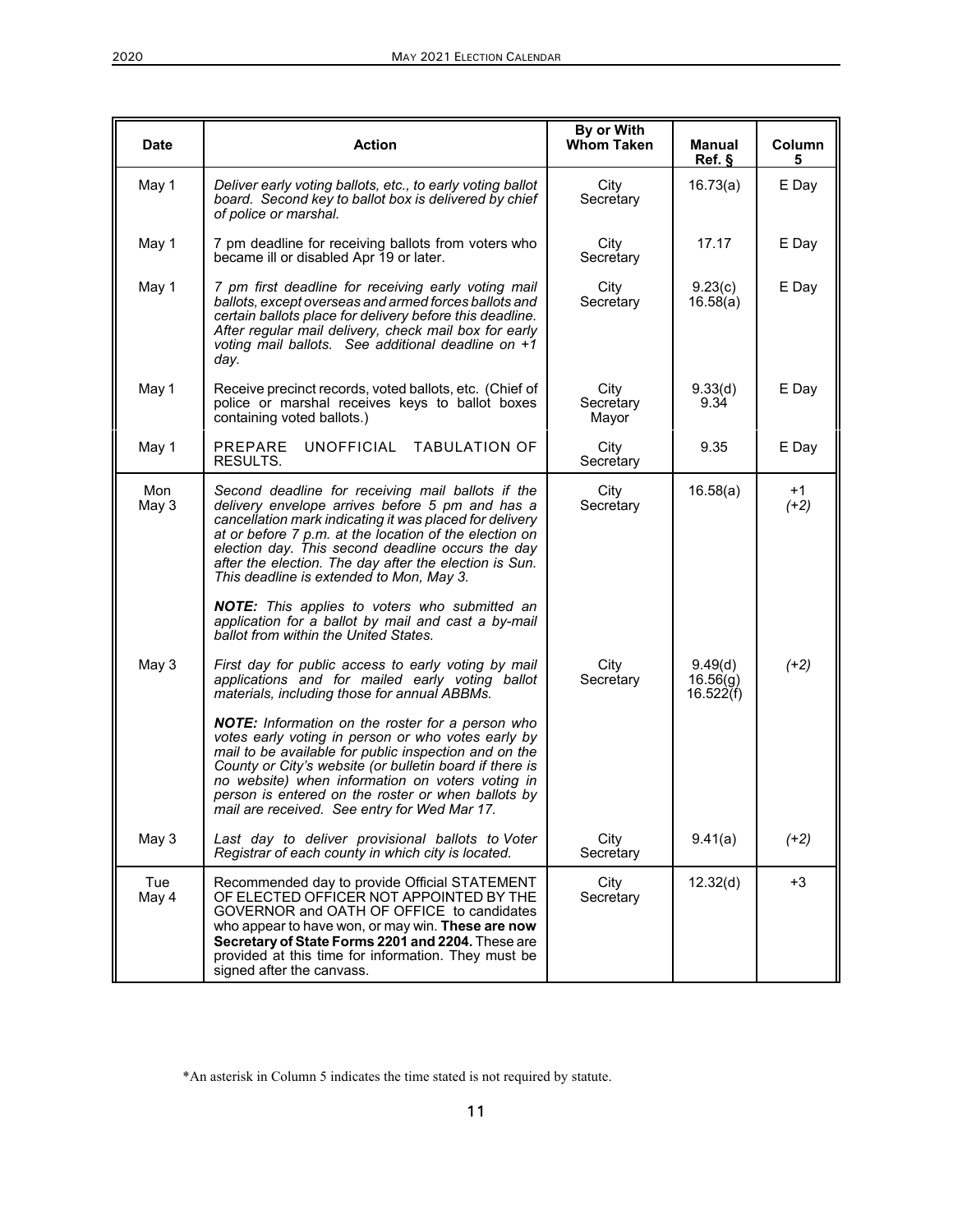| <b>Date</b>     | <b>Action</b>                                                                                                                                                                                                                                                                                                                 | By or With<br><b>Whom Taken</b>     | Manual<br>Ref. § | Column<br>5                 |
|-----------------|-------------------------------------------------------------------------------------------------------------------------------------------------------------------------------------------------------------------------------------------------------------------------------------------------------------------------------|-------------------------------------|------------------|-----------------------------|
| May<br>$4 - 10$ | Period during which early voting ballot board may<br>meet to count ballots received from outside the United<br>States if the early voting clerk certifies that all ballots<br>mailed from outside the United States have been<br>received.                                                                                    | Early Voting<br><b>Ballot Board</b> | 16.74(f)(1)      | $+3$ thru<br>$+9$           |
| May<br>$4 - 12$ | PERIOD FOR OFFICIAL CANVASS. Mayor sets<br>exact day and hour. City secretary records results in<br>election register as soon as practicable after canvass.<br>[Canvass may occur before 11 <sup>th</sup> day only if all FPCA<br>ballots have been received and the EVBB has<br>completed the count of provisional ballots.] | City Council/<br>City<br>Secretary  | 9.42(b)<br>9.44  | $+3$ thru<br>$+11$          |
| May<br>$4 - 12$ | Completion before canvass of report of early votes<br>cast for each candidate or measure, by election<br>precinct.                                                                                                                                                                                                            | City<br>Secretary                   | 16.87            | +3 thru<br>$+11$            |
| May<br>$4 - 12$ | AFTER CANVASS, ISSUE CERTIFICATES OF<br>ELECTION, except that if a recount has been<br>requested, the certificate of election for that office<br>may not be issued until after the recount.                                                                                                                                   | Mayor                               | 12.23            | $+3$ thru<br>$+11$          |
| May<br>4 - 24   | Partial manual count of electronically counted ballots<br>must begin not later than 72 hours after polls close<br>and be completed by the $+21^{st}$ day. $+21^{st}$ day is Sat,<br>May 22. The date is extended to Mon, May 24.                                                                                              | City<br>Secretary                   | 9.45             | $+3$ thru<br>+21<br>$(+23)$ |
| Thur<br>May 6   | Last day to receive a ballot from outside the United<br>States, from a non-military voter, IF cancellation or<br>receipt mark indicates ballot was placed for delivery<br>by 7 pm on election day.                                                                                                                            | City<br>Secretary                   | 16.58(b)         | $+5$                        |
| Fri<br>May 7    | Last day to receive an FPCA ballot from a member of<br>the U.S. Armed Services or Merchant Marines or a<br>spouse or dependent of a member. NO cancellation<br>or receipt mark showing date placed for delivery is<br>required on these ballots.                                                                              | City<br>Secretary                   | 16.58(b)         | $+6$                        |
| May 7           | Last day for provisional voter to present ID to voter<br>registrar or execute required affidavit.                                                                                                                                                                                                                             | Voter Registrar                     | 16.261(g)        | $+6$                        |
| May 7           | Last day for voter registrar to complete the review of<br>provisional ballots.                                                                                                                                                                                                                                                | Voter Registrar                     | 9.41(d)          | +6                          |
| May 7           | Type A elected officials may qualify and assume<br>duties of office [LGC §22.006]. The statute states<br>5 <sup>th</sup> day after election, excluding Sundays. The<br>resulting day is the $6th$ day after. Officials may not<br>take office until the canvass is complete unless the<br>election was cancelled.             | Candidate with<br>City<br>Secretary | 12.34            | +6                          |
| May 7, 2022     | NOTE for May 7, 2022: IF City maintains a website,<br>deadline to post on website the requirements and<br>deadline for filing for candidacy of each elected<br>office of the political subdivision. NOTE: See<br>Endnotes for additional information that must be<br>posted on the website.                                   | City<br>Secretary                   | N/A              | 365th                       |

<sup>\*</sup>An asterisk in Column 5 indicates the time stated is not required by statute.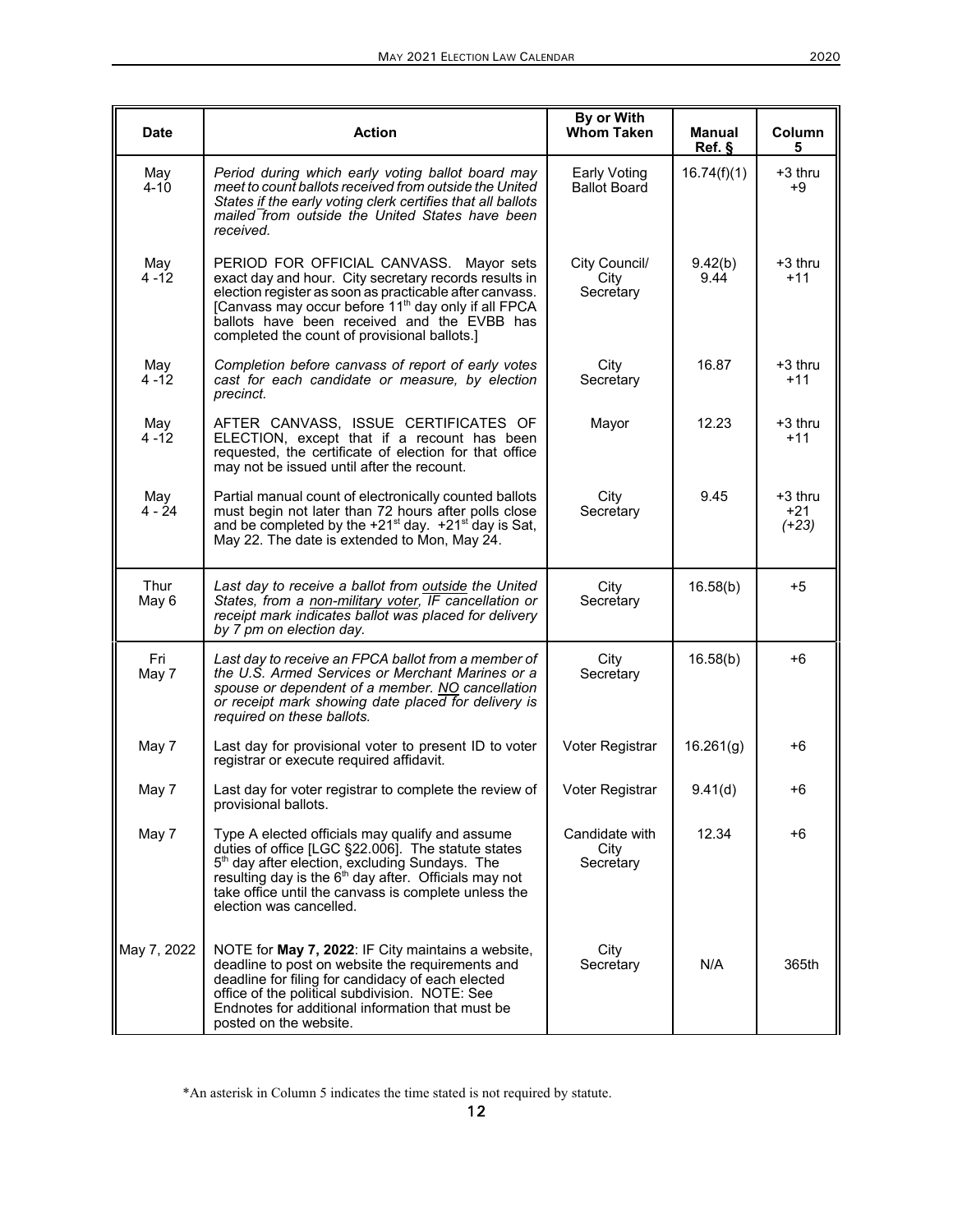| <b>Date</b>                     | <b>Action</b>                                                                                                                                                                                                                                                                                                     | By or With<br><b>Whom Taken</b>                   | Manual<br>Ref.                        | Column<br>5                                                        |
|---------------------------------|-------------------------------------------------------------------------------------------------------------------------------------------------------------------------------------------------------------------------------------------------------------------------------------------------------------------|---------------------------------------------------|---------------------------------------|--------------------------------------------------------------------|
| Sun<br>May<br>$9 - 17$          | ORDERING OF RUNOFF ELECTION, if necessary,<br>not later than 5 <sup>th</sup> day after canvass.                                                                                                                                                                                                                   | <b>City Council</b><br>or<br>Mayor <sup>[1]</sup> | 14.04                                 | +8 thru<br>$+16$                                                   |
| Mon<br>May 10                   | Last day for Voter Registrar to designate a time of<br>delivery of provisional ballots to the general custodian<br>of election records or presiding judge of the EVBB.<br>Time must be before the convening of the EVBB. The<br>+7 day is May 8, a Sat. This deadline is extended to<br>Mon, May 10 $(+9th$ day). |                                                   | 9.41(c)<br><b>TAC</b><br>§81.175(d)(3 | $+7$<br>$(+9)$                                                     |
| May 10                          | Last day for general custodian of election records or<br>presiding judge of the early voting ballot board to<br>retrieve the provisional ballots from the voter registrar.                                                                                                                                        | City<br>Secretary or<br>Judge of EVBB             | 9.41(d)                               | $+9$                                                               |
| May 10                          | Last day for the EVBB to convene for counting the<br>provisional ballots or any by mail ballots timely and<br>properly received after election day. See entries for<br>May 3, 6, and 7.                                                                                                                           | <b>Early Voting</b><br><b>Ballot Board</b>        | 16.77(b)<br>16.58(b)                  | $+9$                                                               |
| Tue<br>May 11                   | Last day for presiding judge of EVBB to mail notices<br>of rejected mail ballots to voters.                                                                                                                                                                                                                       | Presiding Judge<br>Ωf<br><b>EVBB</b>              | 16.78                                 | $+10$                                                              |
| Wed<br>May 12                   | LAST DAY for conducting the official canvass of the<br>election.                                                                                                                                                                                                                                                  | <b>City Council</b>                               | 9.42(b)                               | $+11$                                                              |
| Fri<br>May 14-<br>May 24        | Period during which notice of disposition of provisional<br>ballots must be mailed to voters. If 10 <sup>th</sup> day is Sat or<br>Sun (May 15-16), last day is Mon, May 17. If 10 <sup>th</sup> day<br>is Sat, May 22, last day is Mon, May 24.                                                                  | Presiding Judge<br>of EVBB                        | 16.77(e)                              | By 10 <sup>th</sup><br>day after<br>canvass                        |
| Mon<br>May 17                   | Election records must be available in an electronic<br>format no later than this day, for a fee of not more<br>than \$50.00. The deadline is the $15th$ day, which is a<br>Sunday, and moves to Mon May 17,                                                                                                       | City<br>Secretary                                 | 9.48(e)<br>9.5                        | +15<br>$(+16)$                                                     |
| Mon<br>May 24-<br><b>Jun 28</b> | POSSIBLE PERIOD FOR RUNOFF ELECTION,<br>depending on date of official canvass, unless a<br>charter provides for a later date. If 45 <sup>th</sup> day is Sat,<br>Jun 26, the deadline moves to Mon, Jun 28.                                                                                                       | City<br>Secretary/<br>City Council                | 14.03                                 | $20^{th} - 45^{th}$<br>(47 <sup>th</sup> )<br>day after<br>canvass |
|                                 | NOTE: The order of the names on the runoff ballot<br>should be in the same order as they appeared on the<br>general election ballot, so no ballot drawing is<br>required for the runoff ballot.                                                                                                                   |                                                   | 8.06(g)<br>14.07                      |                                                                    |
| May 24                          | Last day for mailing results of manual count to<br>secretary of state. $+21$ <sup>st</sup> day is Sat. The deadline is<br>extended to Mon, May 24.                                                                                                                                                                | City<br>Secretary                                 | 9.45                                  | $+21$<br>$(+23)$                                                   |
| Mon<br>May 31                   | Last day Type A elected officials may qualify and<br>assume duties of office; if they fail to qualify by this<br>day, the office is considered vacant                                                                                                                                                             | Candidate with<br>City<br>Secretary               | 12.34                                 | +30                                                                |
| Thur<br><b>Jun 10</b>           | LAST DAY OF MANDATORY OFFICE HOURS.                                                                                                                                                                                                                                                                               | City<br>Secretary                                 | 2.15                                  | +40                                                                |
| Thur<br>July 1                  | First day for transfer of voted ballots from the locked<br>ballot box to another secure container.                                                                                                                                                                                                                | City<br>Secretary                                 | 9.49(g)                               | +61                                                                |